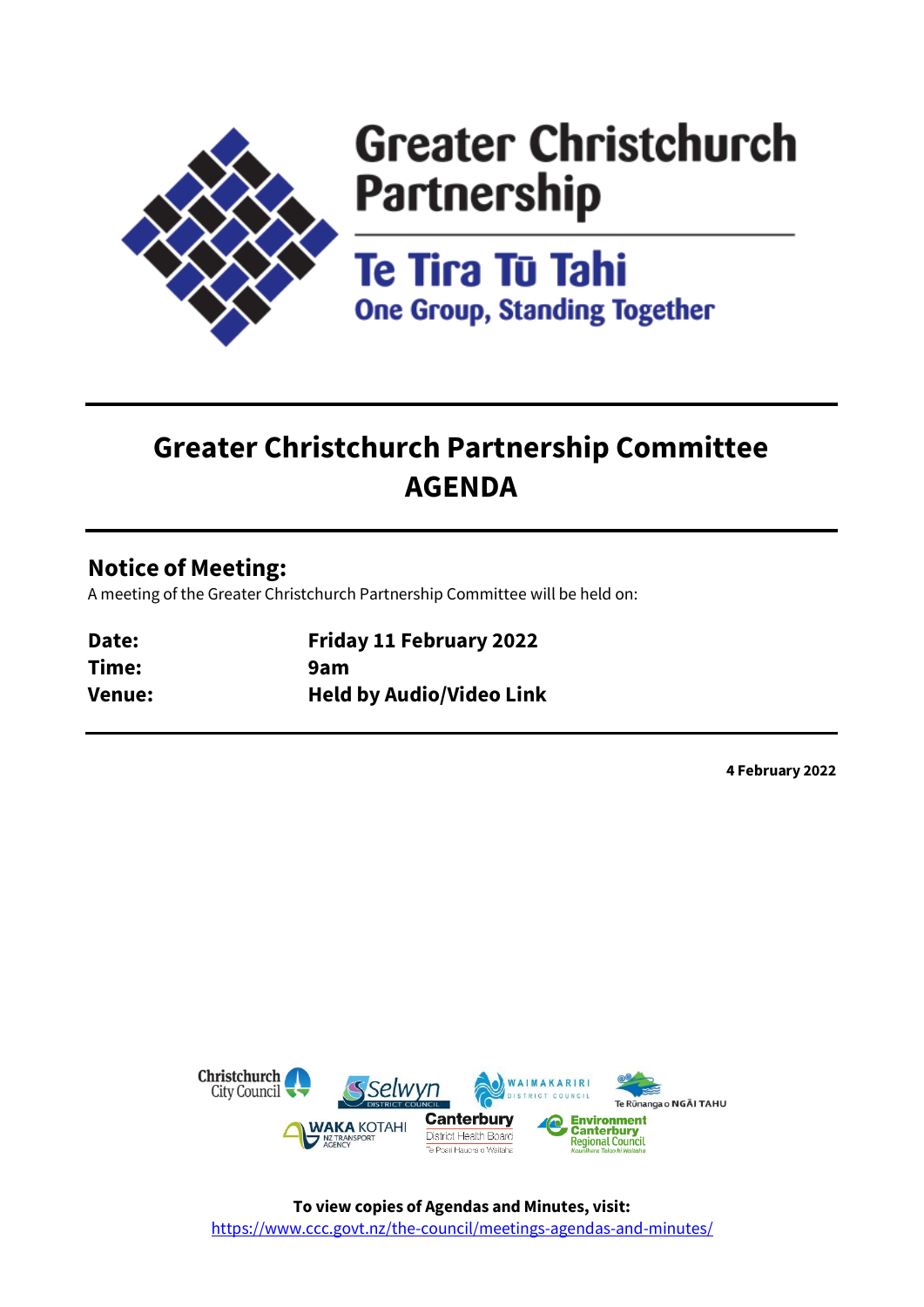

# Committee Members

**Greater Christchurch Partnership Independent Chair**  Jim Palmer

**Christchurch City Council**  Mayor Lianne Dalziel, Councillors Mike Davidson and Sara Templeton

**Environment Canterbury**  Chair Jenny Hughey, Councillors Phil Clearwater and Grant Edge

**Selwyn District Council**  Mayor Sam Broughton, Councillors Malcolm Lyall and Sophie McInnes

**Waimakariri District Council**  Mayor Dan Gordon, Councillors Niki Mealings and Neville Atkinson

**Te Rūnanga o Ngāi Tahu (Te Ngāi Tūāhuriri and Ngāti Wheke)**  Dr Te Maire Tau, Jane Huria and Gail Gordon

**Canterbury District Health Board**  Sir John Hansen

**New Zealand Transport Agency (Non-Voting Member)** James Caygill

> **Partnership Manager** Anna Elphick ph 941 5481

**Committee Adviser** Nathaniel Heslop ph 941 6444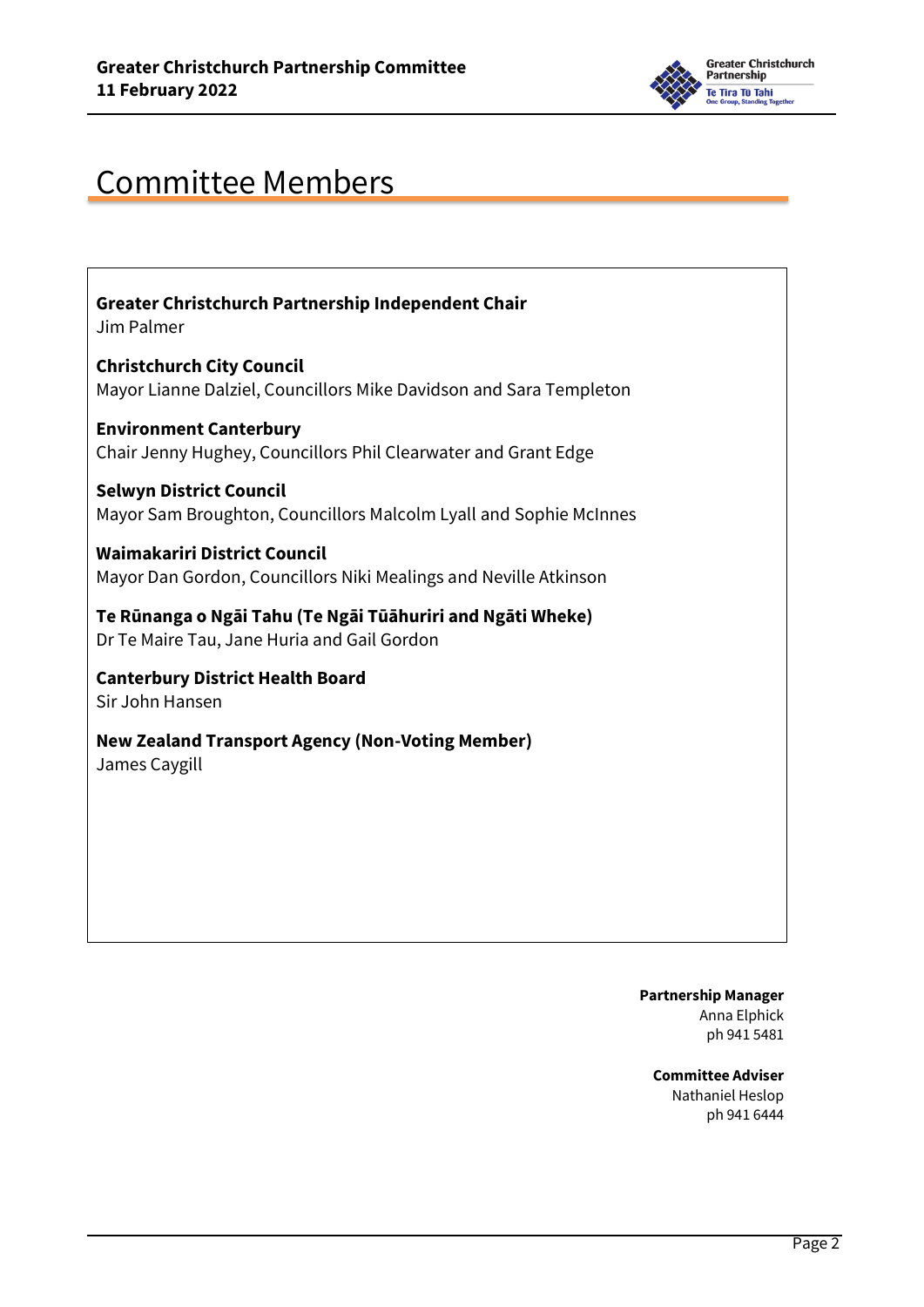

## 1. TERMS OF REFERENCE NGĀ ĀRAHINA MAHINGA

- 1.1. The role of the Committee is to:
	- i. Foster and facilitate a collaborative approach between the Partners to address strategic challenges and opportunities for Greater Christchurch.
	- ii. Show clear, decisive and visible collaborative strategic leadership amongst the Partners, to wider stakeholders, agencies and central government and to communities across Greater Christchurch.
	- iii. Enable Partners to better understand individual perspectives and identify shared objectives and areas of alignment.
	- iv. Assist information sharing, efficient and effective working, and provide a stronger voice when advocating to others.
	- v. Establish, and periodically review, an agreed strategic framework to support a collective approach to improving intergenerational wellbeing in Greater Christchurch through addressing strategic challenges and opportunities.
	- vi. Oversee implementation of strategies and plans endorsed by the Committee and ratified at individual Partner governance meetings, including through the adoption and delivery of an annual joint work programme.
	- vii. Ensure the Partnership proactively engages with other related partnerships, agencies and organisations critical to the achievement of its strategic functions.
- 1.2. The functions of the Committee are to:
	- i. Establish, and periodically review, an agreed strategic framework to support a collective approach to improving intergenerational wellbeing in Greater Christchurch.
	- ii. As required, develop new and review existing strategies and plans to enable Partners to work more collaboratively with each other and to provide greater clarity and certainty to stakeholders and the community. Existing strategies and plans endorsed by the Greater Christchurch Partnership Committee or endorsed by the UDSIC and inherited by this Committee are published on the Partnership's website.
	- iii. Recommend to Partners for ratification at individual partner governance meetings any new or revised strategies and plans.
	- iv. Adopt and monitor the delivery of an annual joint work programme to deliver on strategic goals and actions outlined in adopted strategies and plans.
	- v. Undertake reporting on the delivery of adopted strategies and plans, including in relation to an agreed strategic outcomes framework.
	- vi. Identify and manage risks associated with implementing adopted strategies and plans.
	- vii. Establish and maintain effective dialogue and relationships (through meetings, forums and other communications) with other related partnerships, agencies and organisations to the support the role of the Committee, including but not limited to:
		- a. Waka Toa Ora (Healthy Greater Christchurch)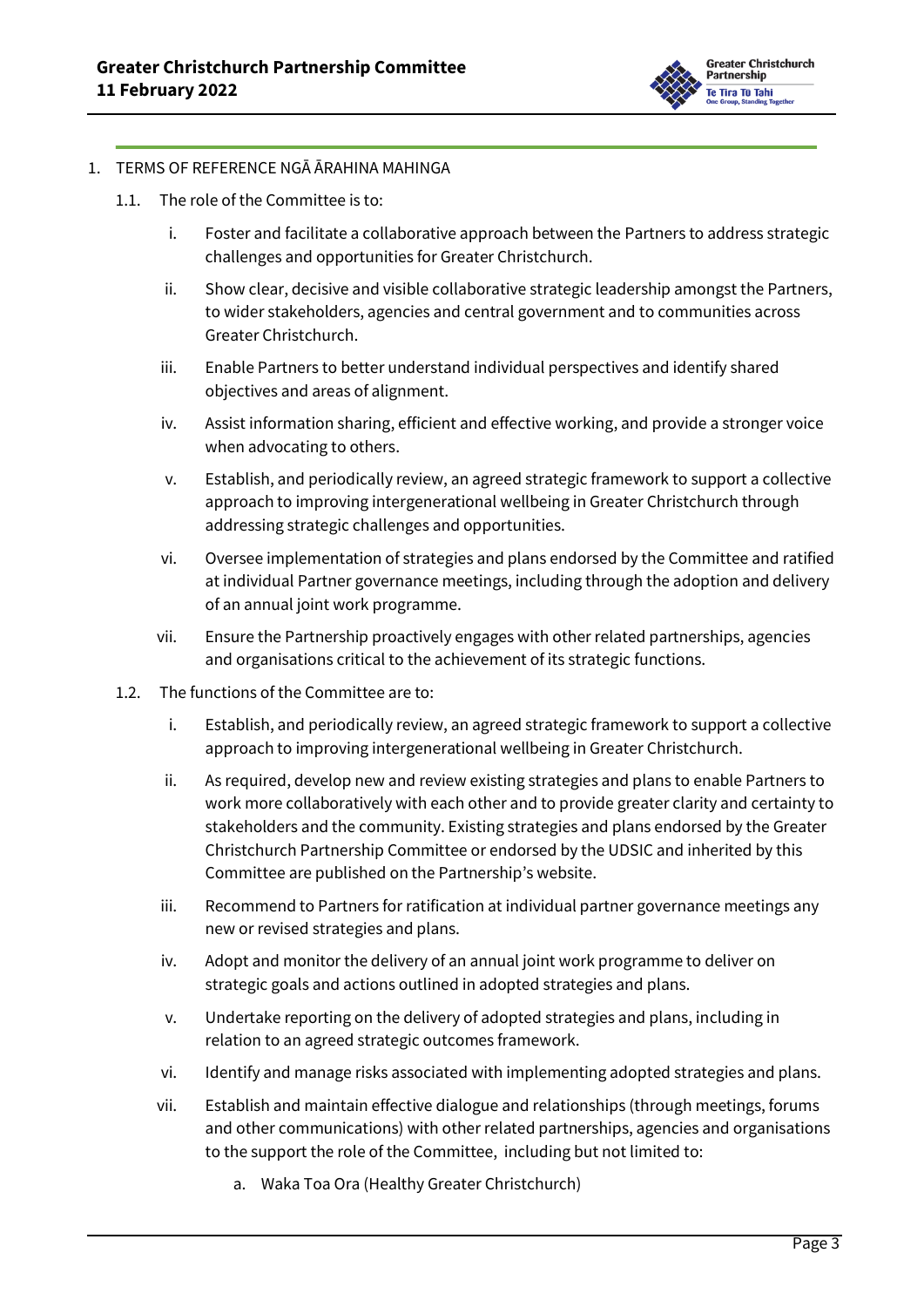

- b. Canterbury Mayoral Forum
- c. Tertiary institutions and educational partnerships
- d. Strategic infrastructure providers
- e. Government departments
- viii. Undertake wider engagement and consultation as necessary, including where appropriate seeking submissions and holding hearings, to assist the development of any strategies and plans.
- ix. Advocate to central government or their agencies or other bodies on issues of concern to the Partnership, including through the preparation of submissions (in liaison with the Canterbury Mayoral Forum as necessary).
- x. For the avoidance of doubt, the Committee's strategic transport functions include:
	- a. Consider key strategic transport issues, national policies and public transport associated collaborative business cases.
	- b. Develop the Greater Christchurch component of the Regional Public Transport Plan and recommend to the Canterbury Regional Council for approval, when required.
	- c. Monitor the delivery of the strategic public transport work programme in Greater Christchurch.
- 1.3. In undertaking its role and performing its functions the Committee will consider seeking the advice of the Chief Executives Advisory Group.

## 2. QUORUM AND CONDUCT OF MEETINGS

- 1.1. The quorum at a meeting of the Committee consists of the majority of the voting members.
- 1.2. Other than as noted in this Agreement, the standing orders of the administering Council at the time, shall apply.
- 1.3. Voting shall be on the basis of the majority present at the meeting, with no alternates or proxies.
- 1.4. For the purpose of clause 6.2, the Independent Chairperson:
	- i. has a deliberative vote; and
	- ii. in the case of equality of votes, does not have a casting vote (and therefore the act or question is defeated and the status quo is preserved).
- 3. MEETING FREQUENCY
	- 3.1. Notification of meetings and the publication of agendas and reports shall be conducted in accordance with the requirements of Part 7 of the Local Government Official Information and Meetings Act 1987.
	- 3.2. The Committee shall meet monthly, or as necessary and determined by the Independent Chair in liaison with the Committee.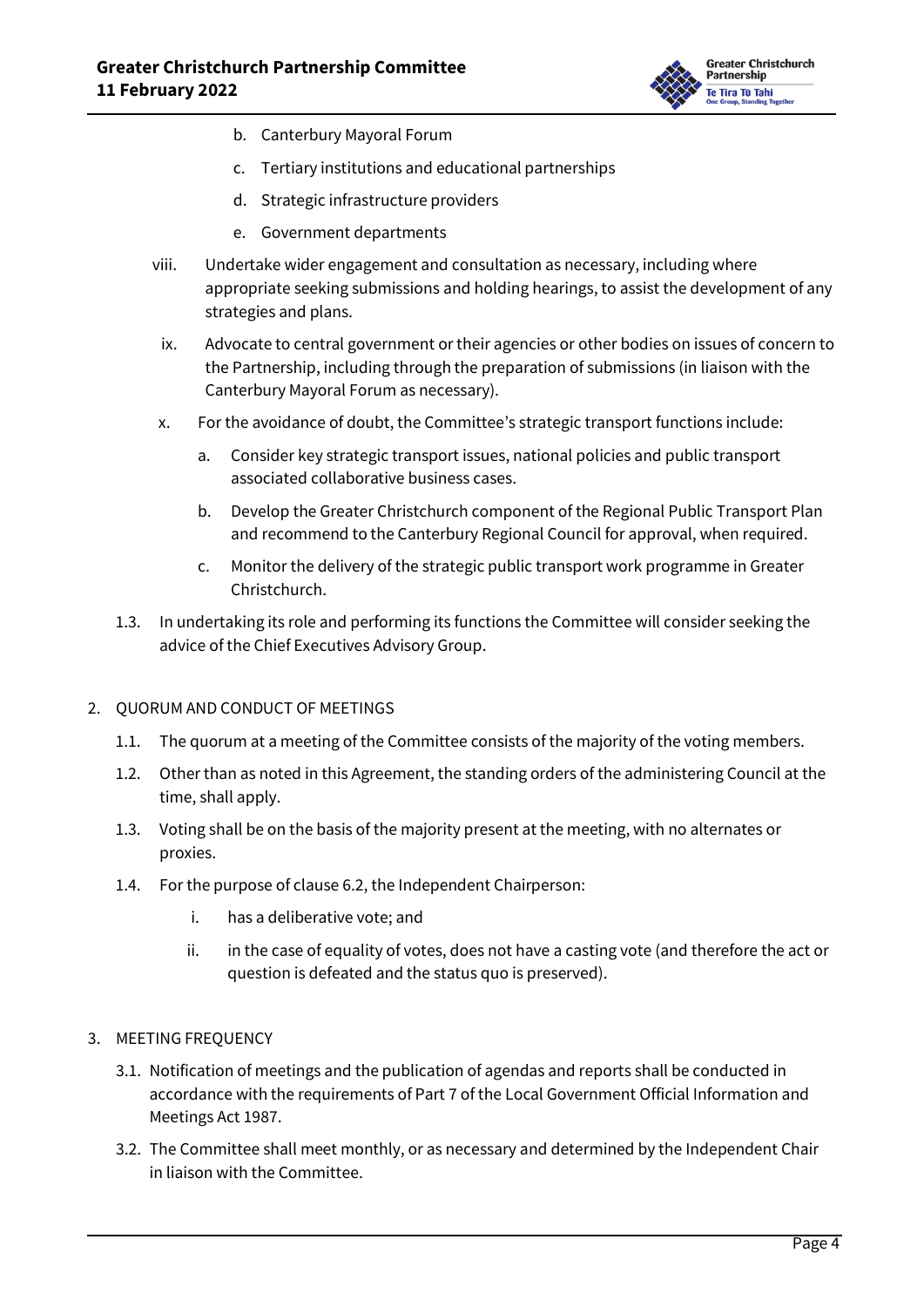

3.3. The Committee welcomes external speakers by deputation however the right to speak at meetings must be in accordance with the adopted public deputation guidelines of the Committee.

# 4. DELEGATIONS

- 4.1. Establishing, and where necessary, amending, protocols and processes to support the effective functioning of the Committee, including but not limited to those relating to the resolution of conflicting views, communications and public deputations.
- 4.2. Preparing communication and engagement material and publishing reports relevant to the functions of the Committee.
- 4.3. Commissioning and publishing reports relevant to the functions of the Committee.
- 4.4. Undertaking engagement and consultation exercises in support of the terms of reference and functions of the Committee.
- 4.5. Selecting an Independent Chair and Deputy Chair in accordance with any process agreed by the Committee and the requirements of the LGA 2002.
- 4.6. Making submissions, as appropriate, on Government proposals and other initiatives relevant to the role of the Committee.
- 4.7. Appointing, where necessary, up to two additional non-voting observers to the Committee.

## 5. FINANCIAL DELEGATIONS

1.1 The Committee can make financial decisions within an agreed budget envelope and as long as the decision does not trigger any change to the statutory plans prepared under the LGA 2002, the RMA 1991, or the LTMA 2003.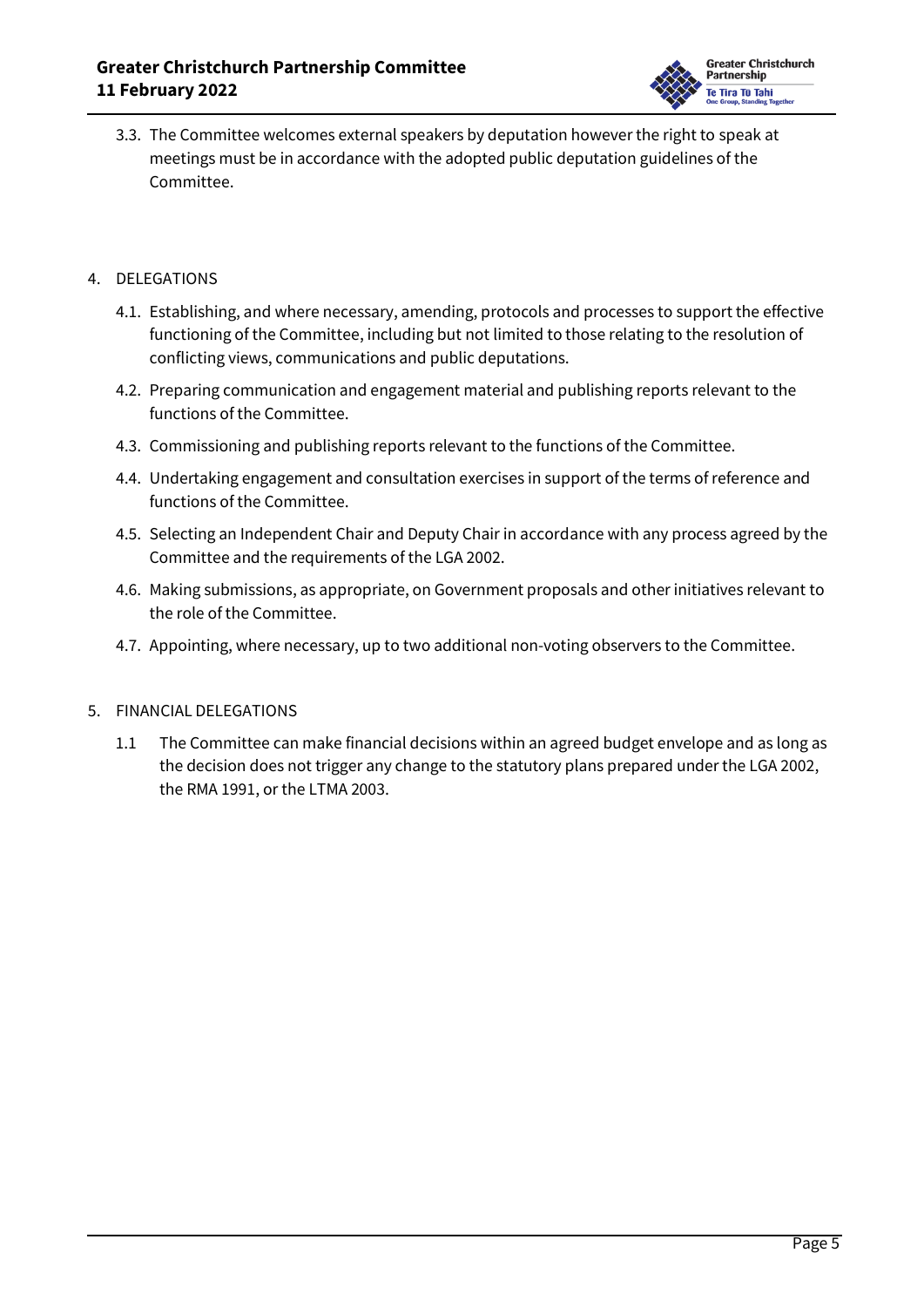

# **AGENDA ITEMS**

**Karakia – Whakakapi Closing Incantation................................** Error! Bookmark not defined.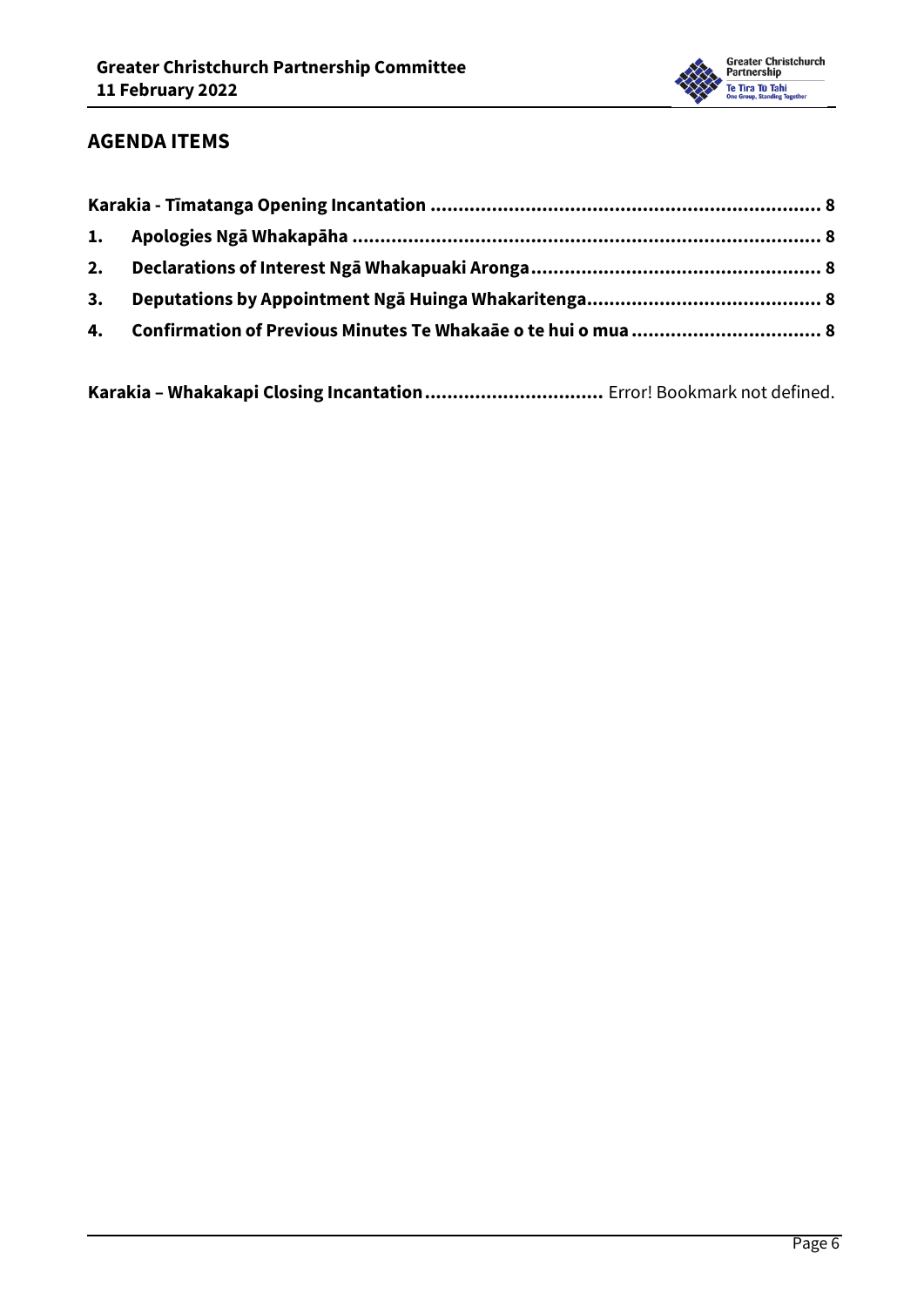

# Standling Standing Items**Items**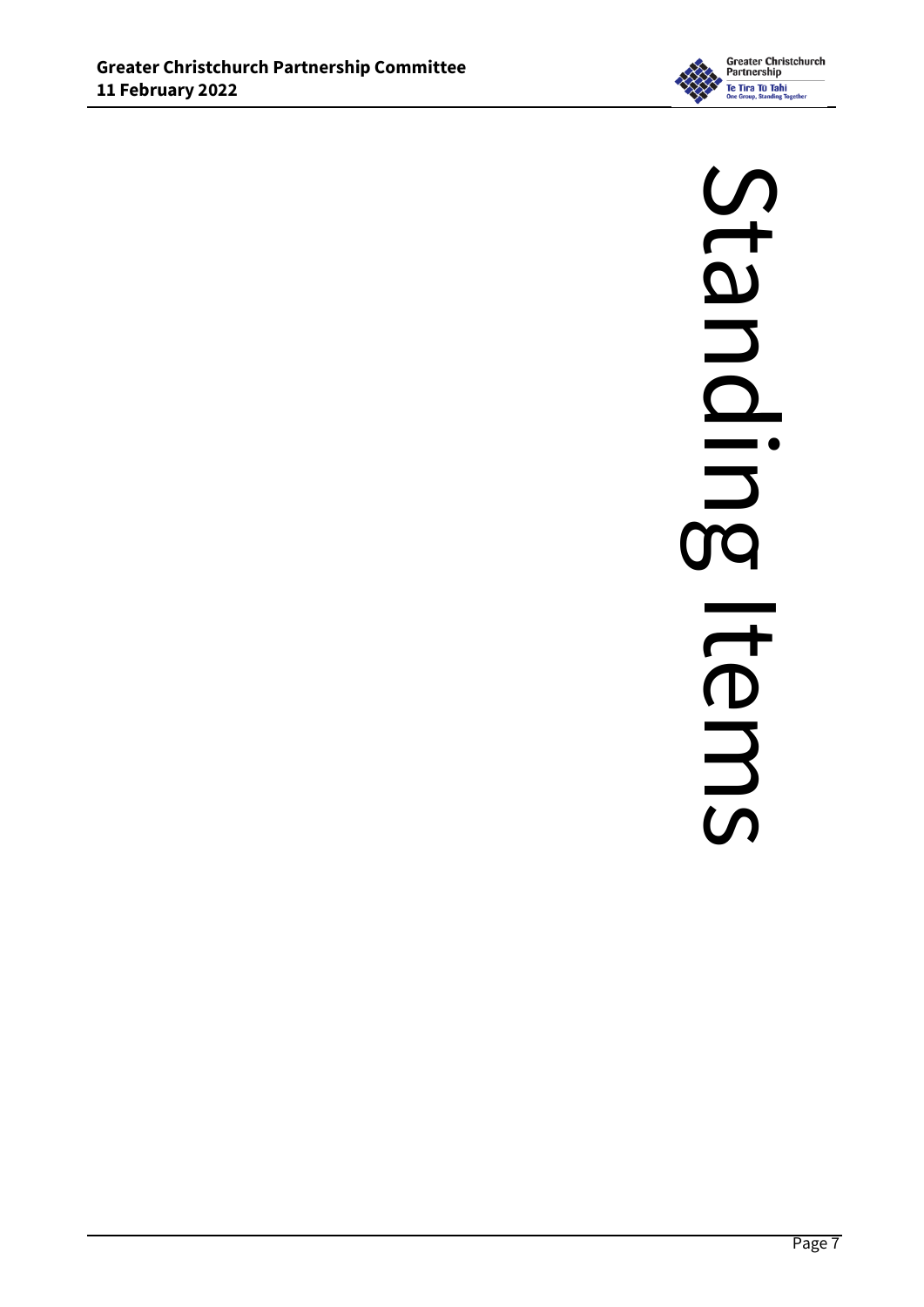

<span id="page-7-0"></span>

| KARAKIA MŌ TE TĪMATATAKA | <b>OPENING INCANTATION</b>                  |
|--------------------------|---------------------------------------------|
| Tūtawa mai i runga       | I summon from above                         |
| Tūtawa mai i raro        | I summon from below                         |
| Tūtawa mai i roto        | I summon from within                        |
| Tūtawa mai i waho        | and the surrounding environment             |
| Kia tau ai te mauri tū,  | The universal vitality and energy to infuse |
| te mauri ora ki te katoa | and enrich all present                      |
| Haumi e, hui e, tāiki e  | Unified, connected and blessed              |

# <span id="page-7-1"></span>**1. Apologies Ngā Whakapāha**

At the close of the agenda no apologies had been received.

# <span id="page-7-2"></span>**2. Declarations of Interest Ngā Whakapuaki Aronga**

Members are reminded of the need to be vigilant and to stand aside from decision making when a conflict arises between their role as an elected representative and any private or other external interest they might have.

# <span id="page-7-3"></span>**3. Deputations by Appointment Ngā Huinga Whakaritenga**

There were no deputations by appointment at the time the agenda was prepared.

# <span id="page-7-4"></span>**4. Confirmation of Previous Minutes Te Whakaāe o te hui o mua**

That the minutes of the Greater Christchurch Partnership Committee meeting held on Friday, [10 December 2021](../../../RedirectToInvalidFileName.aspx?FileName=GCPC_20211210_MIN_5689.PDF) be confirmed (refer pag[e 9\)](#page-8-0).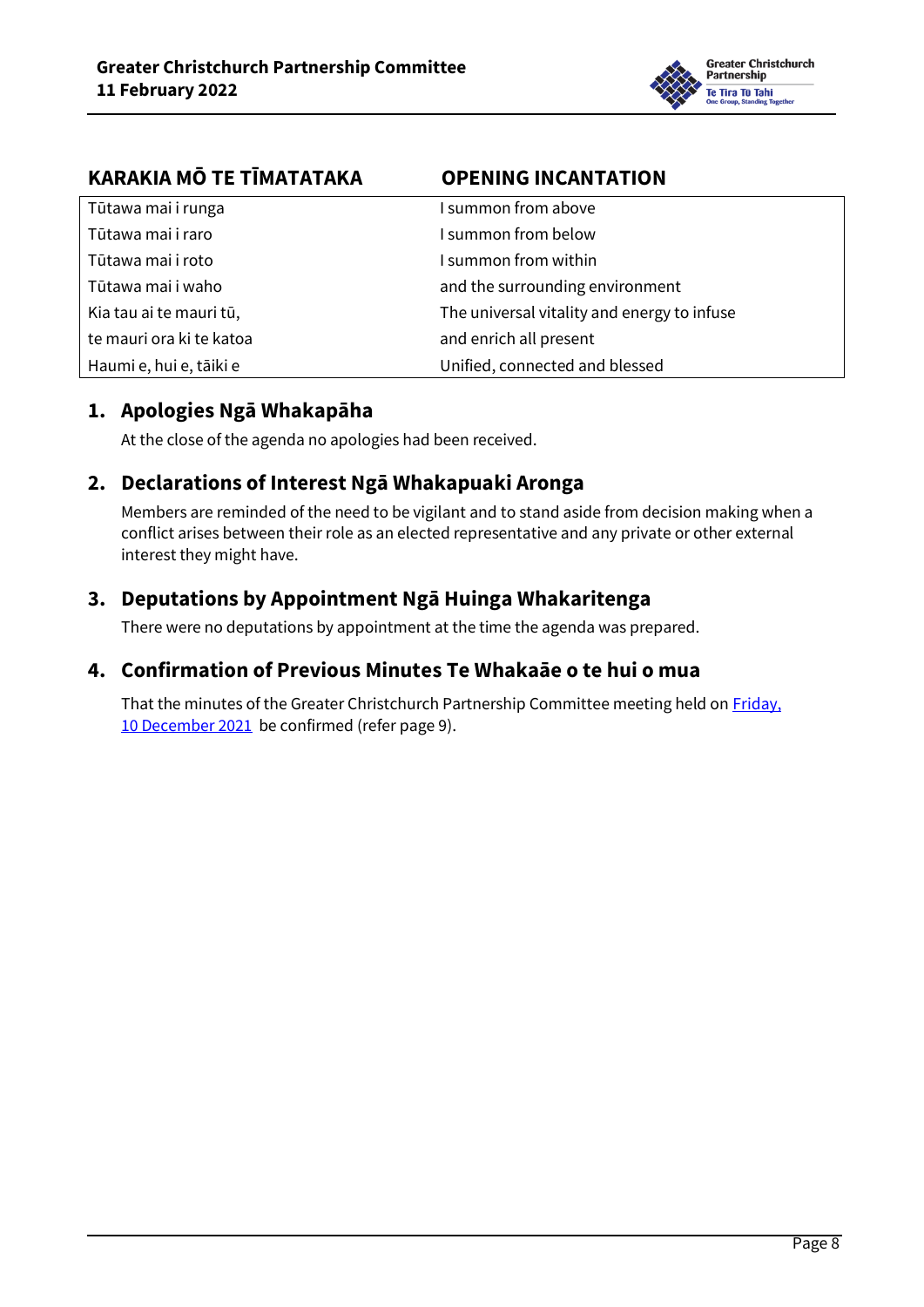

<span id="page-8-0"></span>

# **Greater Christchurch Partnership**

Te Tira Tū Tahi **One Group, Standing Together** 

# **Greater Christchurch Partnership Committee OPEN MINUTES**

| Date:         | <b>Friday 10 December 2021</b>                              |
|---------------|-------------------------------------------------------------|
| Time:         | 9am                                                         |
| <b>Venue:</b> | <b>Council Chamber, level 2, Civic Offices, 53 Hereford</b> |
|               | <b>Street</b>                                               |

# **Present**

Chairperson Members

Jim Palmer Councillor Mike Davidson , Christchurch City Council Councillor Sara Templeton , Christchurch City Council Chairperson Jenny Hughey , Environment Canterbury Councillor Phil Clearwater , Environment Canterbury Councillor Grant Edge , Environment Canterbury Mayor Sam Broughton , Selwyn District Council Councillor Malcolm Lyall , Selwyn District Council Councillor Sophie McInnes , Selwyn District Council Mayor Dan Gordon , Waimakariri District Council Councillor Niki Mealings , Waimakariri District Council Councillor Neville Atkinson , Waimakariri District Council Gail Gordon , Te Rūnanga o Ngāi Tahu (Non-Voting Member) James Caygill , Waka Kotahi

# **Principal Advisor**

Anna Elphick Partnership Manager Tel: 941 5481

Nathaniel Heslop Committee and Hearings Advisor 941 6444 nathaniel.heslop@ccc.govt.nz [www.ccc.govt.nz](http://www.ccc.govt.nz/)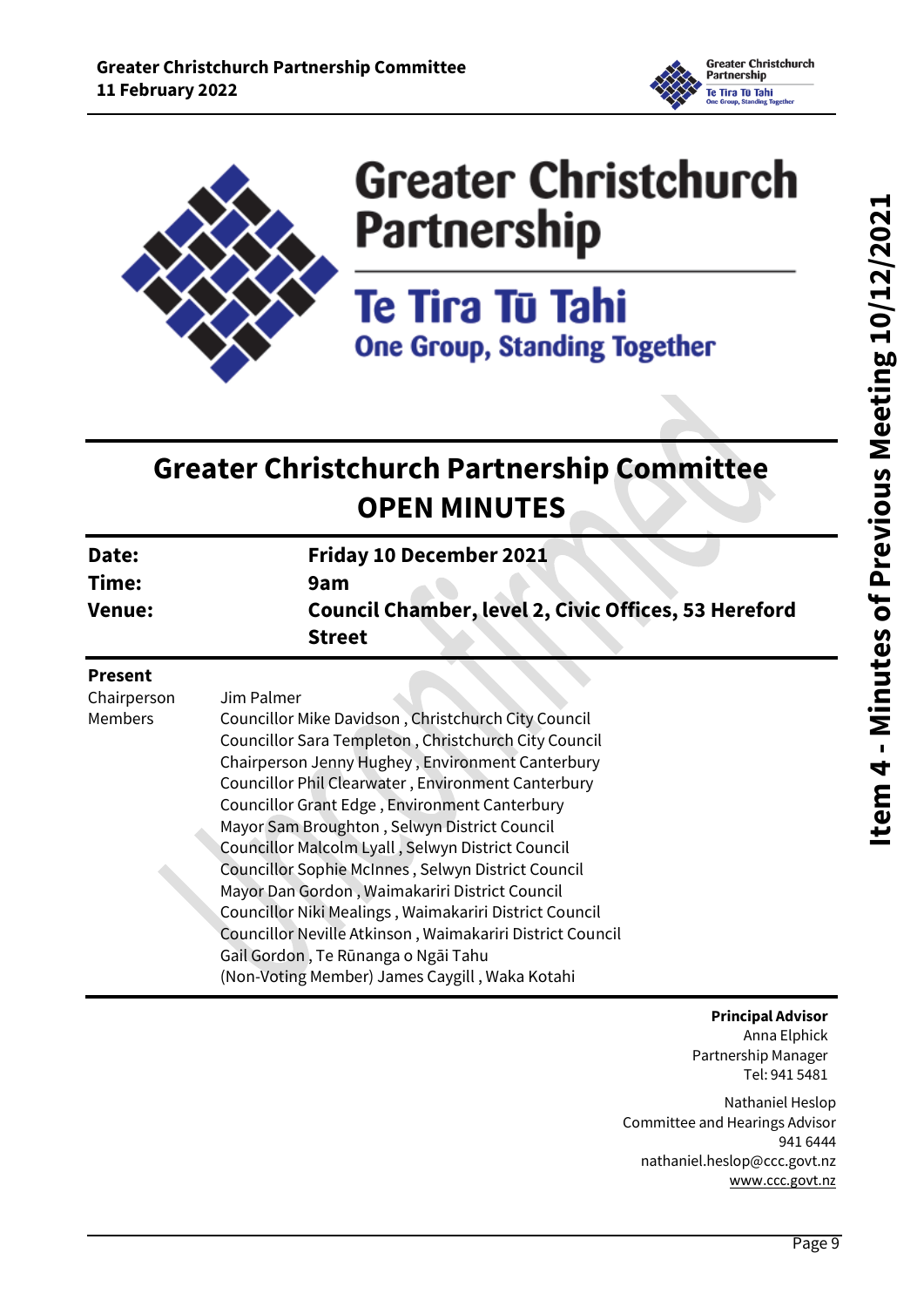

# **Karakia – Tīmatanga Opening Incantation** led by Councillor Grant Edge

The agenda was dealt with in the following order.

# **1. Apologies Ngā Whakapāha**

# **Committee Resolved GCPC/2021/00038**

That apologies received from Sir John Hansen, Mayor Lianne Dalziel, Te Maire Tau, and Jane Huria for absence, and Councillor Sara Templeton, Mayor Dan Brown, Councillors Niki Mealings and Neville Atkinson for early departure, and Chair Jenny Hughey for partial absence be accepted.

Mayor Dan Gordon/Councillor Mike Davidson **Carried**

# **2. Declarations of Interest Ngā Whakapuaki Aronga**

There were no declarations of interest recorded.

# **3. Deputations by Appointment Ngā Huinga Whakaritenga**

There were no deputations by appointment.

# **4. Confirmation of Previous Minutes Te Whakaāe o te hui o mua Committee Resolved GCPC/2021/00039**

That the minutes of the Greater Christchurch Partnership Committee meeting held on Friday, 5 November 2021 be confirmed.

Mayor Sam Broughton/Mayor Dan Gordon **Carried Carried** 

# **5. Greater Christchurch Partnership - Key achievements over the past eighteen months**

# **Committee Comment**

Anna Elphick provided a summary of progress the Committee has achieved over the last 18 months. The Committee has:

- progressed a number of initiatives that strengthen its partnership with mana whenua;
- advanced the Greater Christchurch 2050 programme of work;
- taken positive steps to re-set its relationship with central government through the development of an Urban Growth Partnership for Greater Christchurch;
- endorsed the Greater Christchurch Mode Shift Plan and the Public Transport Futures Foundation and Rest of Network business cases to develop a sustainable urban form.
- established a joint Greater Christchurch Spatial Plan work programme; and
- begun developing a Social and Affordable Housing Action Plan.

# **Committee Resolved GCPC/2021/00040**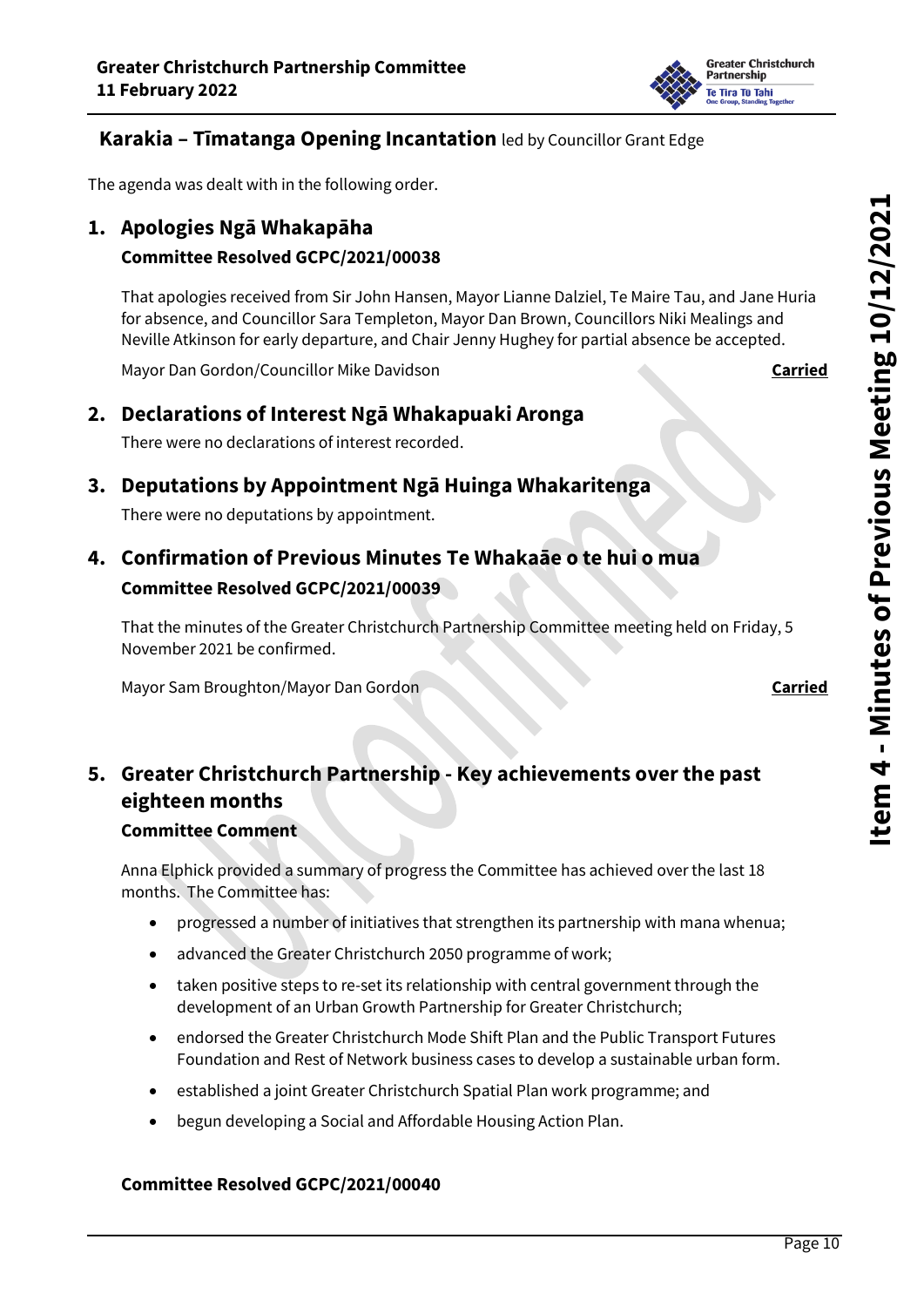

That the Greater Christchurch Partnership Committee:

**Receive** the report.  $1.$ 

Mayor Dan Gordon/Councillor Malcolm Lyall **Carried**

**Karakia – Whakakapi Closing Incantation** led by Councillor Grant Edge

**Meeting concluded at 9.13am.**

**CONFIRMED THIS 11th DAY OF FEBRUARY 2022**

**JIM PALMER CHAIRPERSON**